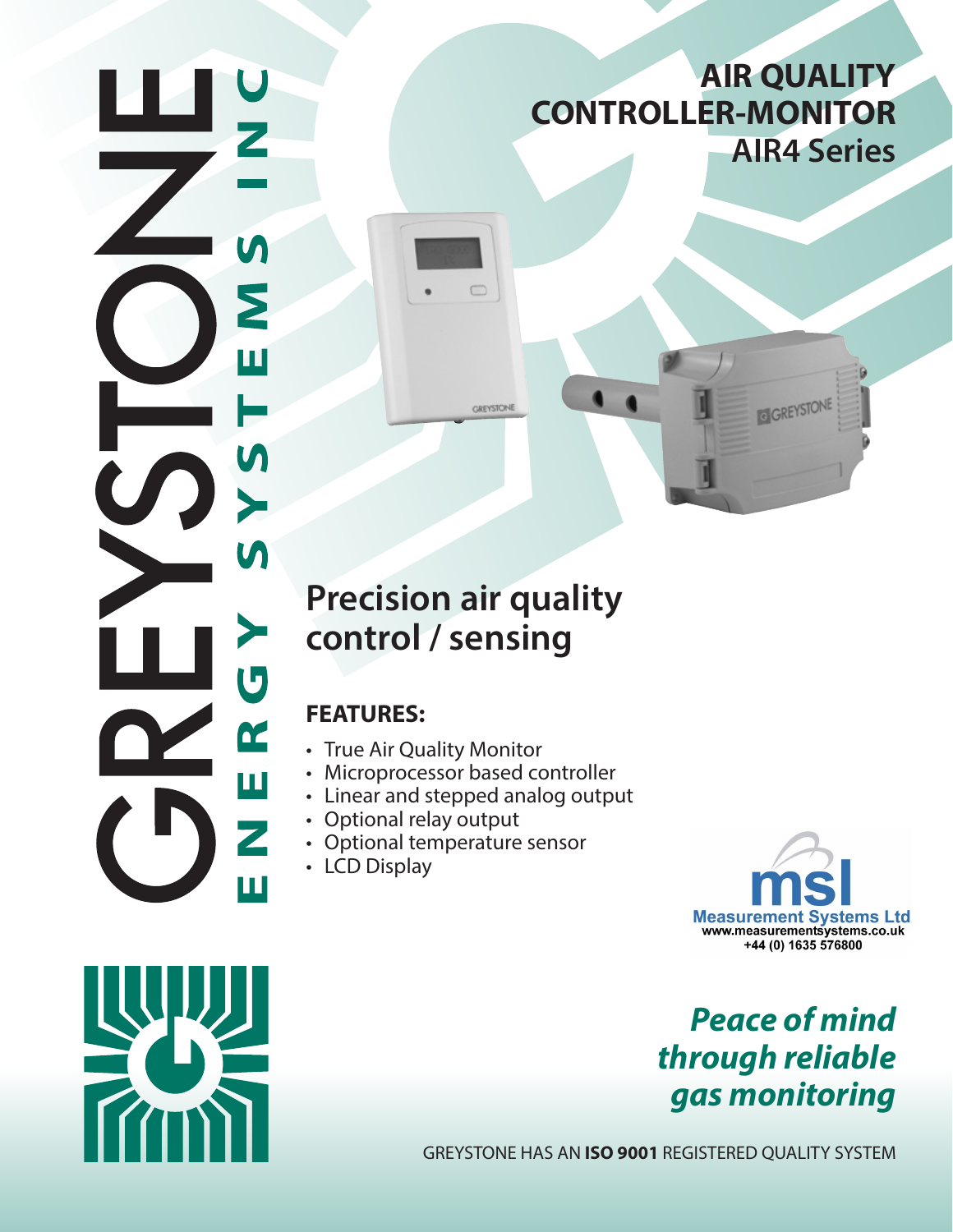### **OPERATION**

The AIR4, Indoor Air Quality (IAQ) Sensor uses an advanced MEMS metal oxide semiconductor sensor to detect poor air quality. The sensor reacts quickly to detect a broad range of VOCs such as smoke, cooking odors, bio-effluence, outdoor pollutants and from human activities. The sensor captures all VOC emissions that are completely invisible to CO2 sensors.

Extensive studies and research have shown that there is direct correlation between CO2 levels and VOC levels and the Air Quality Sensor has been calibrated to provide a "CO2-equivalent" ppm measurement value, thereby achieving full compatibility to existing HVAC CO2 ventilation standards. The sensor also includes control algorithms that correct sensor drift and aging and therefore provides a long-term consistent DCV solution while overcoming the deficiencies of CO2 measurement by detecting the true root-cause of ventilation demand, VOCs. The IAQ sensor emulates the human perception of air quality much more than a CO2 sensor and even detects odorless, potentially hazardous substances such as carbon monoxide.



ROHS A MARK CE

The CO2-equivalent sensor output value was developed over a period of several years to allow the IAQ sensor to be optimized for Demand Controlled Ventilation applications. The long-term IAQ sensor performance was monitored in various locations including

offices, cafeterias, schools, production facilities, apartments and homes in direct comparison to infrared-absorption CO2 sensors. The data shows consistent results between measured CO2 values and the IAQ CO2-equivalent values and also highlight the poor air quality events detected by the IAQ sensor that the CO2 sensor misses. The above sample chart shows CO2 measurements vs. IAQ measurements.

| <b>Typical Indoor Air VOC Contaminants</b> |                                  |                                           |  |  |  |
|--------------------------------------------|----------------------------------|-------------------------------------------|--|--|--|
| <b>Contamination Source</b>                | <b>Emission Source</b>           | <b>VOCs</b>                               |  |  |  |
|                                            | <b>Breath</b>                    | Acetone, Ethanol, Isoprene                |  |  |  |
|                                            | SkinRespiration and Perspiration | Nonanal, Decanal, a-Pinene                |  |  |  |
| Human Being                                | Flatus                           | Methane, Hydrogen                         |  |  |  |
|                                            | Cosmetics                        | Limonene, Eucalyptol                      |  |  |  |
|                                            | <b>Household Supplies</b>        | Alcohols, Esters, Limonene                |  |  |  |
|                                            | Combustion                       | Unburnt Hydrocarbons                      |  |  |  |
| Office Equipment                           | Printers, Copiers, Computers     | Benzene, Styrene, Phenole                 |  |  |  |
| <b>Building Material</b><br>Furniture      | Paint, Adhesive, Solvent, Carpet | Formaldehyde, Alkanes, Aldehydes, Ketones |  |  |  |
| <b>Consumer Products</b>                   | PVC (Poly Vinyl Chloride)        | Toluene, Xylene, Decane                   |  |  |  |

| <b>SPECIFICATION:</b> |                                                         |
|-----------------------|---------------------------------------------------------|
|                       |                                                         |
|                       |                                                         |
|                       |                                                         |
|                       |                                                         |
|                       |                                                         |
|                       |                                                         |
|                       |                                                         |
|                       |                                                         |
|                       |                                                         |
|                       |                                                         |
|                       | (each step is independently adjustable from 0-10 Vdc)   |
|                       |                                                         |
|                       |                                                         |
|                       |                                                         |
|                       |                                                         |
|                       |                                                         |
|                       |                                                         |
|                       |                                                         |
|                       |                                                         |
|                       |                                                         |
|                       | Duct: Grey ABS, UL94-5VB, IP65 (NEMA 4X)                |
|                       |                                                         |
|                       | Duct: 145 w x 100 h x 63 d mm (5.7"w x 3.95"h x 2.5"d)  |
|                       | Duct Probe: 177 long x 25.4 Diameter mm (7"l x 1"d)     |
|                       |                                                         |
|                       |                                                         |
|                       |                                                         |
|                       | Form A contact (N.O.) 2 Amps @ 140 Vac, 2 Amps @ 30 Vdc |
|                       | (trip point and hysteresis set via menu)                |
|                       |                                                         |

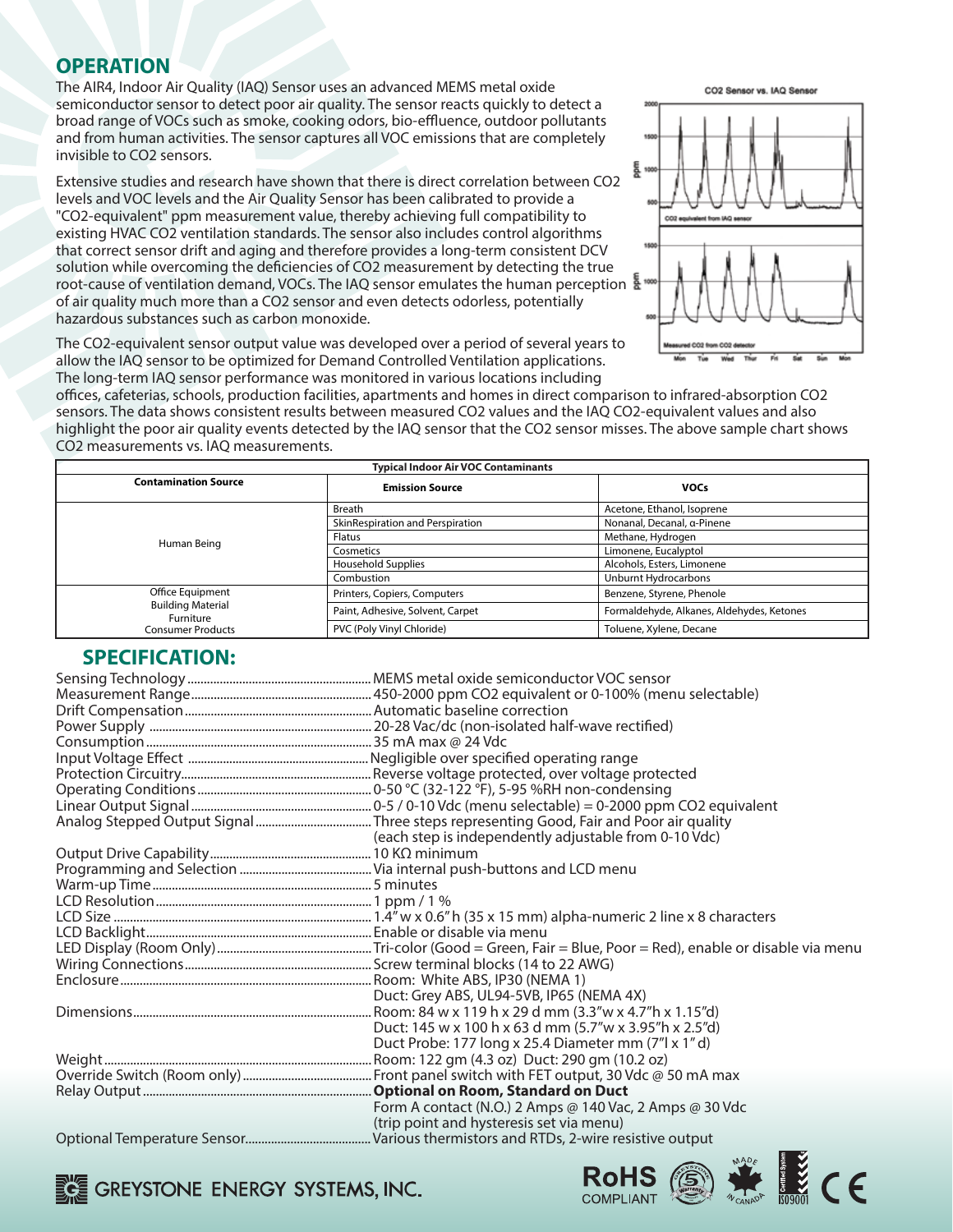### **FEATURES:**

- Measures total VOCs
- Direct correlation to CO2 levels
- High sensitivity and fast response
- 0 to 2000 ppm CO2 output signal
- Room or Duct models
- LCD to display air quality information
- Internal menu for easy setup
- Selectable 0-5 or 0-10 Vdc signal
- Analog stepped output for damper control
- Linear output for logging and control

#### **Room Features and Options**

- Tri-color LED to indicate IAQ level
- Optional relay output with adj. setpoint
- Optional override switch output
- Optional resistive temperature sensors

### **PRODUCT ORDERING INFORMATION (ROOM)**

#### **MODEL Description**

**AIR41** | Room Air Quality Monitor, 0-2000 ppm CO<sub>2</sub> Equivalent

|                                                     |  | <b>CODE</b>   | <b>LCD Display</b>    |                                                                                                                                                         |             |                                                                                                                                                                                                                                                                                                                                                                                                                                                                                                                    |  |  |  |
|-----------------------------------------------------|--|---------------|-----------------------|---------------------------------------------------------------------------------------------------------------------------------------------------------|-------------|--------------------------------------------------------------------------------------------------------------------------------------------------------------------------------------------------------------------------------------------------------------------------------------------------------------------------------------------------------------------------------------------------------------------------------------------------------------------------------------------------------------------|--|--|--|
|                                                     |  | $\bf{0}$<br>1 | Concealed<br>Viewable |                                                                                                                                                         |             |                                                                                                                                                                                                                                                                                                                                                                                                                                                                                                                    |  |  |  |
|                                                     |  |               |                       |                                                                                                                                                         |             |                                                                                                                                                                                                                                                                                                                                                                                                                                                                                                                    |  |  |  |
|                                                     |  |               | <b>CODE</b>           | <b>LED Indicator, Tri-color</b>                                                                                                                         |             |                                                                                                                                                                                                                                                                                                                                                                                                                                                                                                                    |  |  |  |
|                                                     |  |               | 0<br>1                | Concealed<br>Viewable                                                                                                                                   |             |                                                                                                                                                                                                                                                                                                                                                                                                                                                                                                                    |  |  |  |
|                                                     |  |               |                       |                                                                                                                                                         |             |                                                                                                                                                                                                                                                                                                                                                                                                                                                                                                                    |  |  |  |
|                                                     |  |               |                       | <b>CODE</b>                                                                                                                                             |             | <b>Temperature Sensor (Leave blank if not required)</b>                                                                                                                                                                                                                                                                                                                                                                                                                                                            |  |  |  |
|                                                     |  |               |                       | T <sub>2</sub><br>T <sub>5</sub><br>T <sub>6</sub><br><b>T7</b><br>T <sub>8</sub><br><b>T12</b><br><b>T13</b><br><b>T14</b><br><b>T20</b><br><b>T24</b> |             | 100 $\Omega$ Platinum RTD, IEC 751, 385 Alpha, thin film<br>1801 $\Omega$ , NTC Thermistor, ±0.2 C<br>3000 $\Omega$ , NTC Thermistor, ±0.2 C<br>10,000 $\Omega$ , type 3, NTC Thermistor, $\pm$ 0.2 C<br>2.252K $\Omega$ , NTC Thermistor, ±0.2 C<br>1000 Ω Platinum RTD, IEC 751, 385 Alpha, thin film<br>1000 Ω Nickel RTD, Class B, DIN 43760<br>10,000 Ω, type 3, NTC Thermistor, ±0.2 C c/w 11K shunt resistor<br>20,000 Ω, NTC Thermistor, $±0.2$ C<br>10,000 $\Omega$ , type 2, NTC Thermistor, $\pm$ 0.2 C |  |  |  |
|                                                     |  |               |                       |                                                                                                                                                         | <b>CODE</b> | <b>Momentary Override</b>                                                                                                                                                                                                                                                                                                                                                                                                                                                                                          |  |  |  |
|                                                     |  |               |                       |                                                                                                                                                         |             | No Override                                                                                                                                                                                                                                                                                                                                                                                                                                                                                                        |  |  |  |
| S.<br>Front panel push button momentary switch (NO) |  |               |                       |                                                                                                                                                         |             |                                                                                                                                                                                                                                                                                                                                                                                                                                                                                                                    |  |  |  |
|                                                     |  |               |                       |                                                                                                                                                         |             | <b>Relay Output</b><br><b>CODE</b>                                                                                                                                                                                                                                                                                                                                                                                                                                                                                 |  |  |  |
|                                                     |  |               |                       |                                                                                                                                                         |             | No Relay<br>R<br>Relay                                                                                                                                                                                                                                                                                                                                                                                                                                                                                             |  |  |  |
|                                                     |  |               |                       |                                                                                                                                                         |             |                                                                                                                                                                                                                                                                                                                                                                                                                                                                                                                    |  |  |  |
| <b>AIR41</b>                                        |  | 0             | 1                     | T7                                                                                                                                                      | S.          | R                                                                                                                                                                                                                                                                                                                                                                                                                                                                                                                  |  |  |  |

Greystone Energy Systems Inc. reserves the right to make design modifications without prior notice.

## **PRODUCT ORDERING INFORMATION (DUCT)**

#### **MODEL Description**

**AIR4200** Duct Air Quality Monitor, 0-2000 ppm CO<sub>2</sub> Equivalent

| <b>CODE</b>                                                 | <b>Temperature Sensor (Leave blank if not required)</b>              |  |  |  |  |
|-------------------------------------------------------------|----------------------------------------------------------------------|--|--|--|--|
| T2                                                          | 100 $\Omega$ Platinum RTD, IEC 751, 385 Alpha, thin film             |  |  |  |  |
| T5                                                          | 1801 Ω, NTC Thermistor, $±0.2$ C                                     |  |  |  |  |
| T6                                                          | 3000 $\Omega$ , NTC Thermistor, $\pm 0.2$ C                          |  |  |  |  |
| 10,000 $\Omega$ , type 3, NTC Thermistor, $\pm$ 0.2 C<br>Τ7 |                                                                      |  |  |  |  |
| T8                                                          | 2.252K $\Omega$ , NTC Thermistor, $\pm 0.2$ C                        |  |  |  |  |
| T <sub>12</sub>                                             | 1000 $\Omega$ Platinum RTD, IEC 751, 385 Alpha, thin film            |  |  |  |  |
| <b>T13</b>                                                  | 1000 Ω Nickel RTD, Class B, DIN 43760                                |  |  |  |  |
| T <sub>14</sub>                                             | 10,000 Ω, type 3, NTC Thermistor, $\pm$ 0.2 C c/w 11K shunt resistor |  |  |  |  |
| <b>T20</b>                                                  | 20,000 $\Omega$ , NTC Thermistor, $\pm$ 0.2 C                        |  |  |  |  |
| T24                                                         | 10,000 $\Omega$ , type 2, NTC Thermistor, $\pm$ 0.2 C                |  |  |  |  |
|                                                             |                                                                      |  |  |  |  |
|                                                             |                                                                      |  |  |  |  |

**AIR4200 T7** 

Greystone Energy Systems Inc. reserves the right to make design modifications without prior notice.